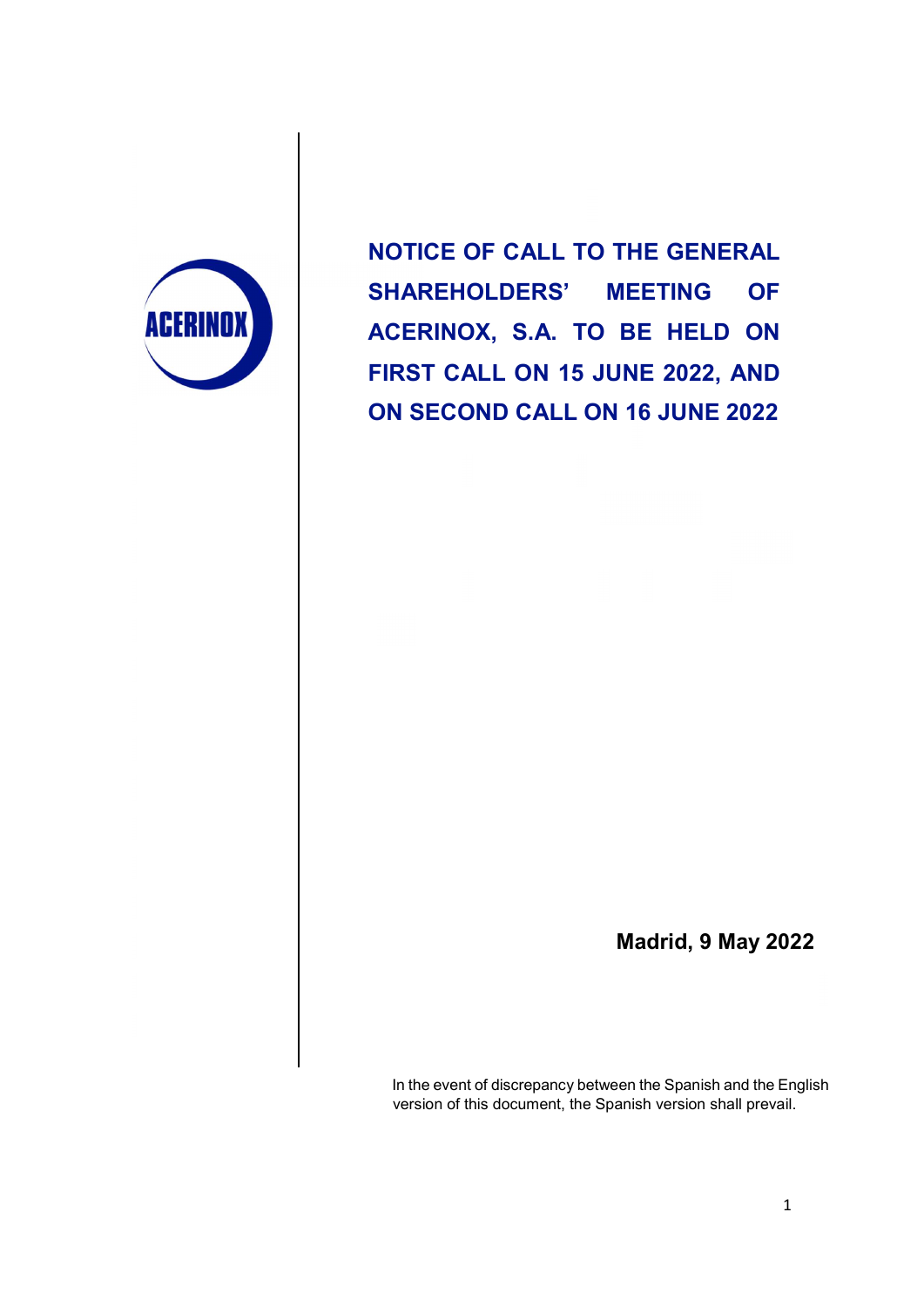# A C E R I N O X, S.A.

### GENERAL SHAREHOLDERS' MEETING

The Board of Directors of ACERINOX, S.A. (the "Company"), in accordance with the legal and statutory regulations, resolved to call the Company's Ordinary General Shareholders' Meeting, which will be held in Madrid, at Paseo de la Habana nº 208, Auditorio de la ONCE, on first call on 15 June 2022 at 12:00 hours, and on second call on 16 June 2022 at the same time and location.

It should also be noted that the General Shareholders' Meeting is expected to be held on second call on 16 June 2022 if not advised otherwise via the website of the Company of the Spanish National Securities Market Commission (CNMV) or by advertisements in the press, to discuss the following:

#### AGENDA

Items for approval:

First Item on the Agenda.- Review and approval, where appropriate, of the Financial Statements (Balance Sheet, Statement of Profit and Loss, Statement of Changes in Net Equity for the Year, Cash Flow and the Notes to the Financial Statements) and the Management Reports of ACERINOX, S.A. and its Consolidated Group, for the year ended 31 December 2021.

Second Item on the Agenda.- Review and approval, where appropriate, of the Consolidated Statement of Non-Financial Information for 2021.

Third Item on the Agenda.- Approval, where appropriate, of the proposed distribution of profit of ACERINOX, S.A., for the year ended 31 December 2021.

Fourth Item on the Agenda.- Approval, where appropriate, of the management of the Board of Directors for the year ended 31 December 2021.

Fifth Item on the Agenda.- Approval, where appropriate, of the distribution of a dividend amounting to EUR 0.50 per share, to be paid on 5 July 2022.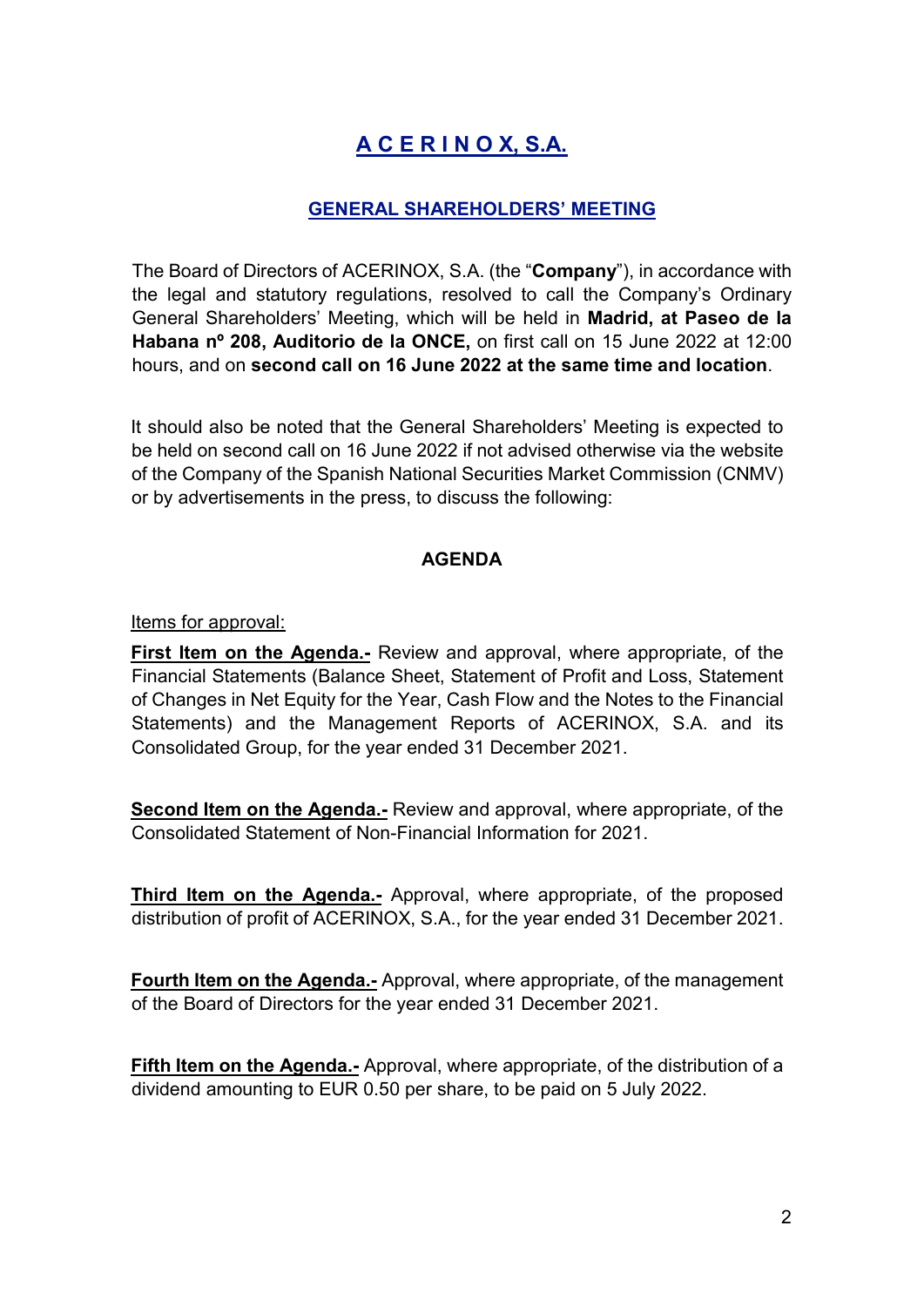Sixth Item on the Agenda.- Amendment of the Company's Articles of Association.

- 6.1.- Amendment of Article 3 ("Domicile").
- 6.2.- Amendment of Article 14 ("Attendance at Meetings and Representation").
- 6.3.- Amendment of Article 15 ("Constitution of the Presiding Commission. Discussions. Regime for adopting Resolutions").
- 6.4.- Amendment of Article 17.bis ("Attendance at the General Shareholders' Meeting via telematic means").
- 6.5.- Amendment of Article 21 ("Notice and quorum of Board meetings. Adoption of resolutions").
- 6.6.- Amendment of Article 23 ("Board Committees").
- 6.7.- Amendment of Article 24 ("Positions on the Board").
- 6.8.- Amendment of Article 25 ("Remuneration of Directors").
- 6.9.- Amendment of Article 27 ("Accounting Documents").
- 6.10.- Amendment of Article 28 ("Distribution of Profits").
- 6.11.- Amendment of Article 30 ("Form of Liquidation").

Seventh Item on the Agenda.- Reappointment, ratification and appointment, where appropriate, of Directors:

- 7.1.- Reappointment of Mr Bernardo Velázquez Herreros as Executive Director.
- 7.2.- Reappointment of Mr Santos Martínez-Conde Gutiérrez-Barquín as Proprietary Director.
- 7.3-.- Ratification and appointment of Mr Carlos Ortega Arias-Paz as Proprietary **Director**

Eighth Item on the Agenda.- Reappointment of the Auditor of the Financial Statements, of both ACERINOX, S.A. and its Consolidated Group, for the 2022 financial year.

Ninth Item on the Agenda.- Approval of a reduction of the share capital through the redemption of 10,821,848 treasury shares (resulting from the treasury share buyback programme approved by the Board of Directors in its meeting held on 16 December 2021), waiving the right of the creditors to object, and consequent amendment of Article 5 of the Articles of Association concerning the share capital.

Tenth Item on the Agenda.- Authorisation to the Company's Board of Directors for the acquisition of treasury shares for a period of two years, either by the Company itself or by any of the Group companies, setting limits and requirements, leaving without effect the authorisation granted by the Eleventh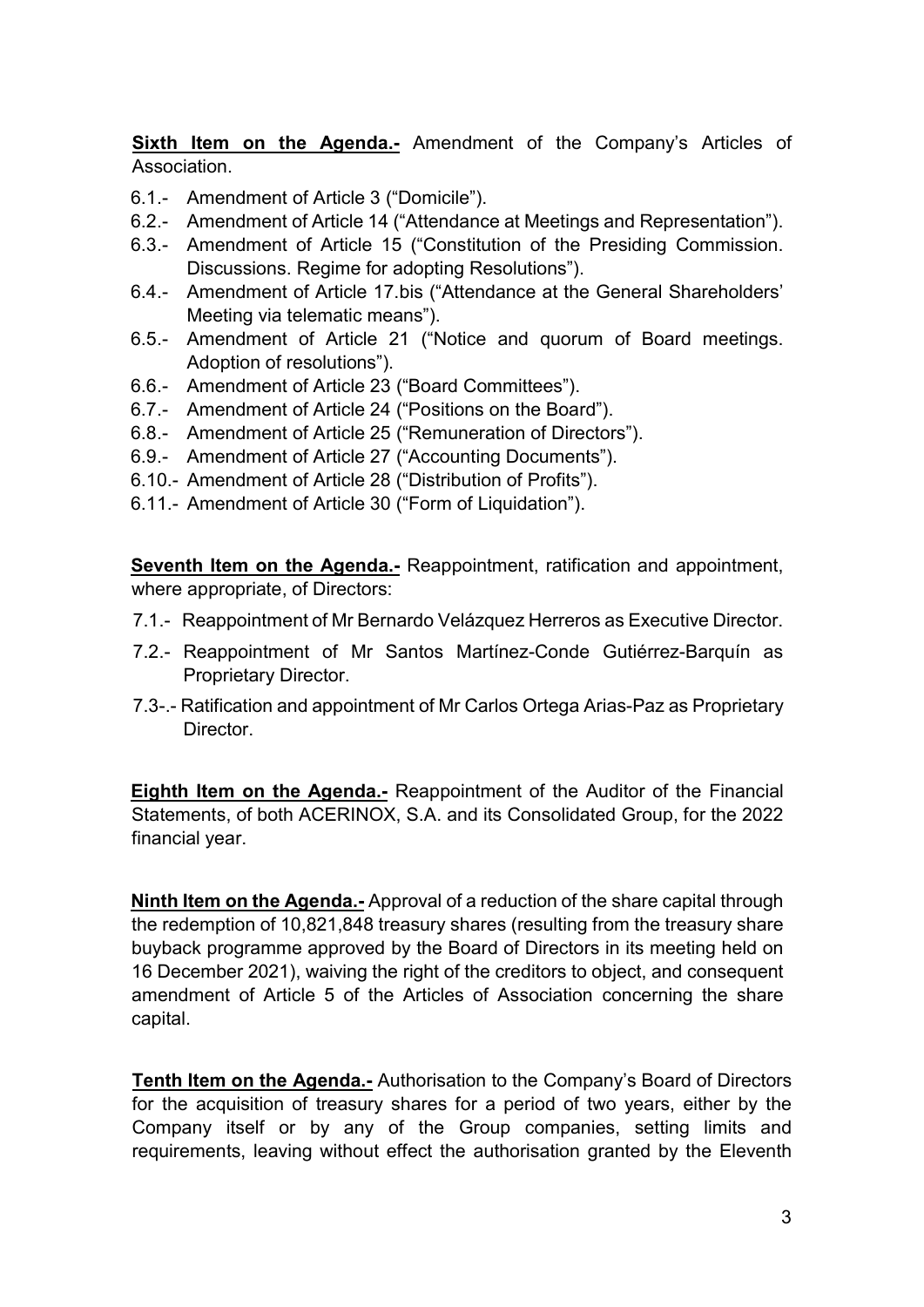item on the Agenda of the General Shareholders' Meeting held on 15 April 2021. This authorisation includes the acquisition of up to 446,906 Acerinox, S.A. shares to be used to pay the First Multiannual Remuneration Plan or Long Term Incentive Plan (LTI) for Acerinox Group management personnel for the 2021- 2025 period, as well as the acquisition of up to 352,684 Acerinox, S.A. shares to be used to pay the Third Cycle of the Second Multiannual Remuneration Plan established for Executive Directors and Senior Management Personnel of the Acerinox Group.

Eleventh Item on the Agenda.- Advisory vote on the "Annual Report on Remuneration of Directors of ACERINOX, S.A.", corresponding to the year ended 31 December 2021.

Twelfth Item on the Agenda.- Approval, where appropriate, of the Directors' Remuneration Policy for its entry into force from the date of approval and for the following three years.

Thirteenth Item on the Agenda.- Amendment of the Regulation for the General Shareholders' Meeting:

- 13.1.- Amendment of Article 1 ("Purpose of the regulation").
- 13.2.- Amendment of Article 3 ("Types of shareholder meetings and powers").
- 13.3.- Amendment of Article 5 ("Information Available from the Date of the Call Notice").
- 13.4.- Amendment of Article 5 bis ("Right to Shareholder Information").
- 13.5.- Amendment of Article 6 ("Right of Attendance").
- 13.6.- Amendment of Article 7 ("Right of Representation. Distance Voting and Voting by Brokerage Houses").
- 13.7.- Amendment of Article 11 ("Development of the General Meeting").
- 13.8.- Amendment of Article 12 ("Attendance at the General Shareholders' Meeting via Telematic Means").
- 13.9.- Amendment of Article 13 ("Minutes of the General Meeting").

Fourteenth Item on the Agenda.- Delegation of powers to the Board of Directors for the execution, correction and authorisation of the resolutions adopted at the General Shareholders' Meeting, and granting of powers to convert such resolutions into a public deed.

#### Items for information:

Fifteenth Item on the Agenda.- Information from the Chairman on the most significant aspects regarding Corporate Governance of the Company, pursuant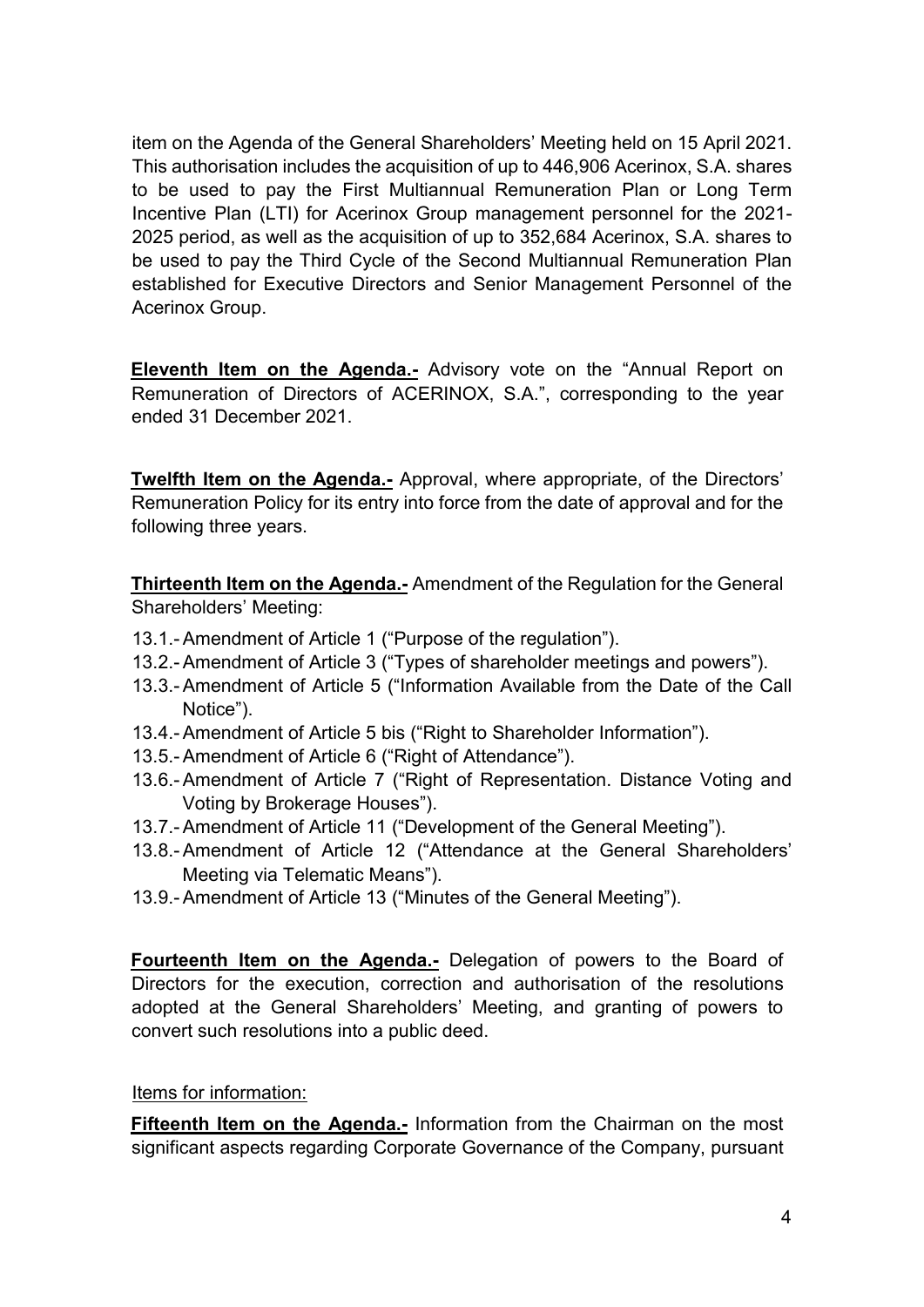to the information provided in the Company's Annual Corporate Governance Report for 2021.

Sixteenth Item on the Agenda.- Information from the Chairman on the most significant aspects of the Company regarding sustainability and climate change, pursuant to the information provided in the Consolidated Statement of Non-Financial Information for 2021.

Seventeenth Item on the Agenda.- Information for the General Shareholders' Meeting, in accordance with Article 528 of the Capital Companies Act, regarding the amendment to the Regulation of the Board of Directors made in December 2021.

### SUPPLEMENT TO NOTICE OF CALL OF MEETING AND PRESENTATION OF NEW PROPOSED RESOLUTIONS

In accordance with Article 519 of the Capital Companies Act, Article 12 of the Articles of Association and Article 4 of the Regulation for the General Meeting of Shareholders, shareholders representing at least three percent of the share capital may request that a supplement be added to the call notice of this ordinary General Meeting, including one or more items on the Agenda, provided that the new items are submitted together with an explanation justifying their inclusion or, where applicable, a duly justified proposed resolution.

This request must be sent by certified notification, to be received at the registered office (calle Santiago de Compostela no. 100, Madrid, 28035), addressed to the Shareholder Information Office, within the five days following publication of this call notice. The supplement to the call notice must be published by the Company at least fifteen days prior to the date set for the General Shareholders' Meeting.

Shareholders representing at least three percent of the share capital may, within the same period indicated in the above paragraph, submit justified proposals for resolution on matters already included or which may be included on the agenda of the General Shareholders' Meeting called, which must be sent to the registered office (calle Santiago de Compostela nº 100, Postal Code 28035- Madrid), addressed to the Shareholder Information Office.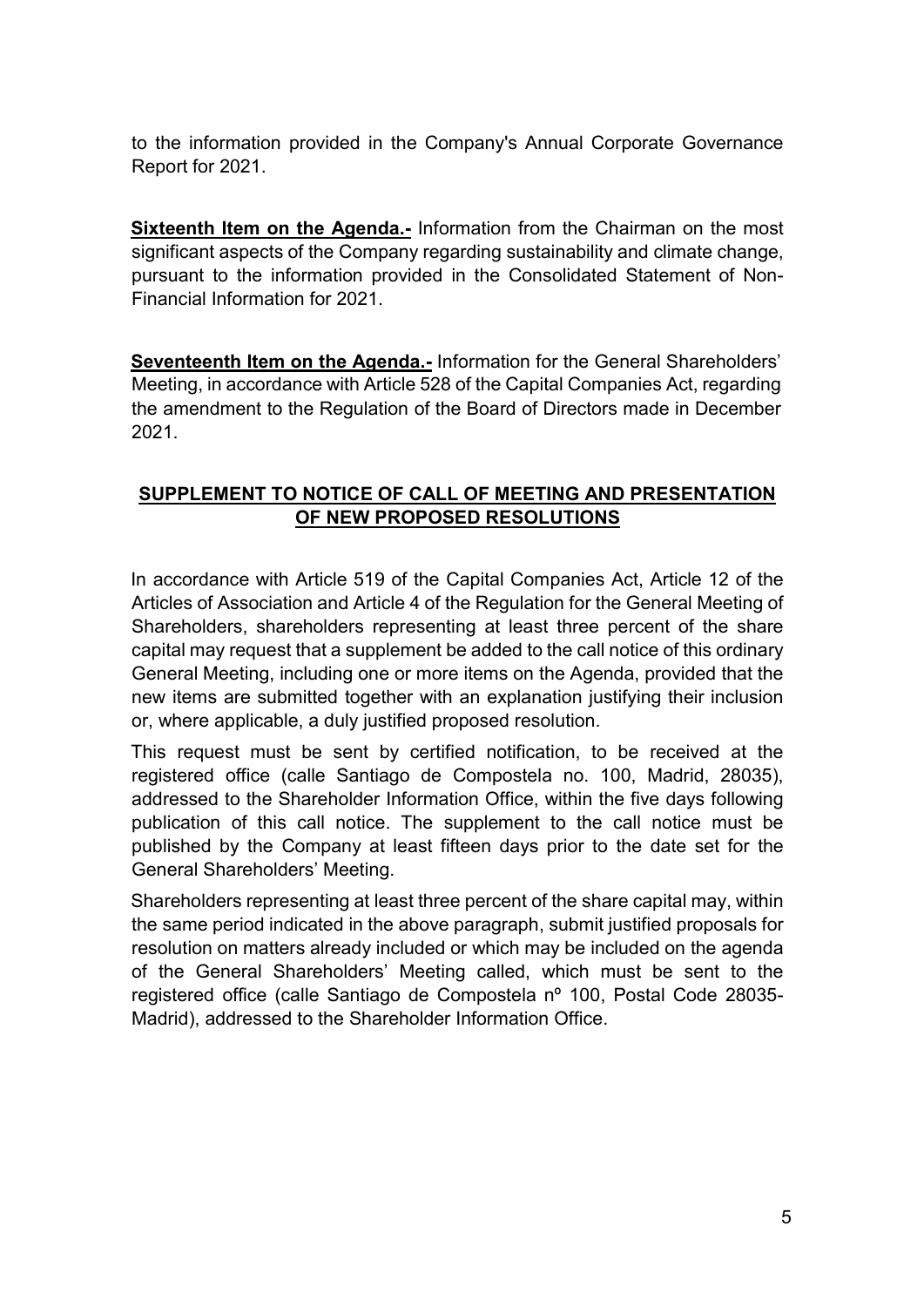### GENERAL INFORMATION PRIOR TO THE GENERAL SHAREHOLDERS' MEETING

Pursuant to Article 518 of the Capital Companies Act and Article 5 of the Regulation for the General Meeting of Shareholders, it is established that from the day of publication of this call notice and until the day of the General Shareholders' Meeting, the following documents will be continuously available on the Company's website (www.acerinox.com):

- This call notice to the General Shareholders' Meeting, which includes the Agenda.
- Report on the total number of shares and voting rights on the date of the Call Notice to the General Shareholders' Meeting.
- Full text of the proposed resolutions for each item on the Agenda that will be submitted for approval at the General Shareholders' Meeting. The proposals for resolution submitted by the shareholders will also be posted, where appropriate, as they are received.
- The Financial Statements and Management Reports of Acerinox, S.A. and the Consolidated Group, the latter called the "2021 Integrated Report", and the Auditor's Reports to the Financial Statements of ACERINOX, S.A. and its Consolidated Group for 2021.
- The Consolidated Statement of Non-Financial Information for 2021, as verified by the independent verification service provider, included in the "2021 Integrated Annual Report".
- Annual Corporate Governance Report for 2021 and the Auditor's Report to the Internal Control over Financial Reporting (ICFR) system.
- Annual Report on Remuneration of Directors for 2021, in accordance with Article 541 of the current Capital Companies Act, which is put to a vote at the Ordinary General Shareholders' Meeting.
- Reasoned proposal of the Board of Directors on the Directors' Remuneration Policy to be applied from the date of its approval and the following three years, as well as the Report from the Appointments, Remuneration and Corporate Governance Committee on the aforementioned Policy.
- The identity, curriculum and category to which the members of the Board whose reappointments, ratifications and appointments are proposed in the Seventh Item on the Agenda belong, as well as the proposal and reports referred to in Article 529 decies of the Capital Companies Act.
- Report prepared by the Board of Directors concerning the proposal to reduce the share capital through the redemption of treasury shares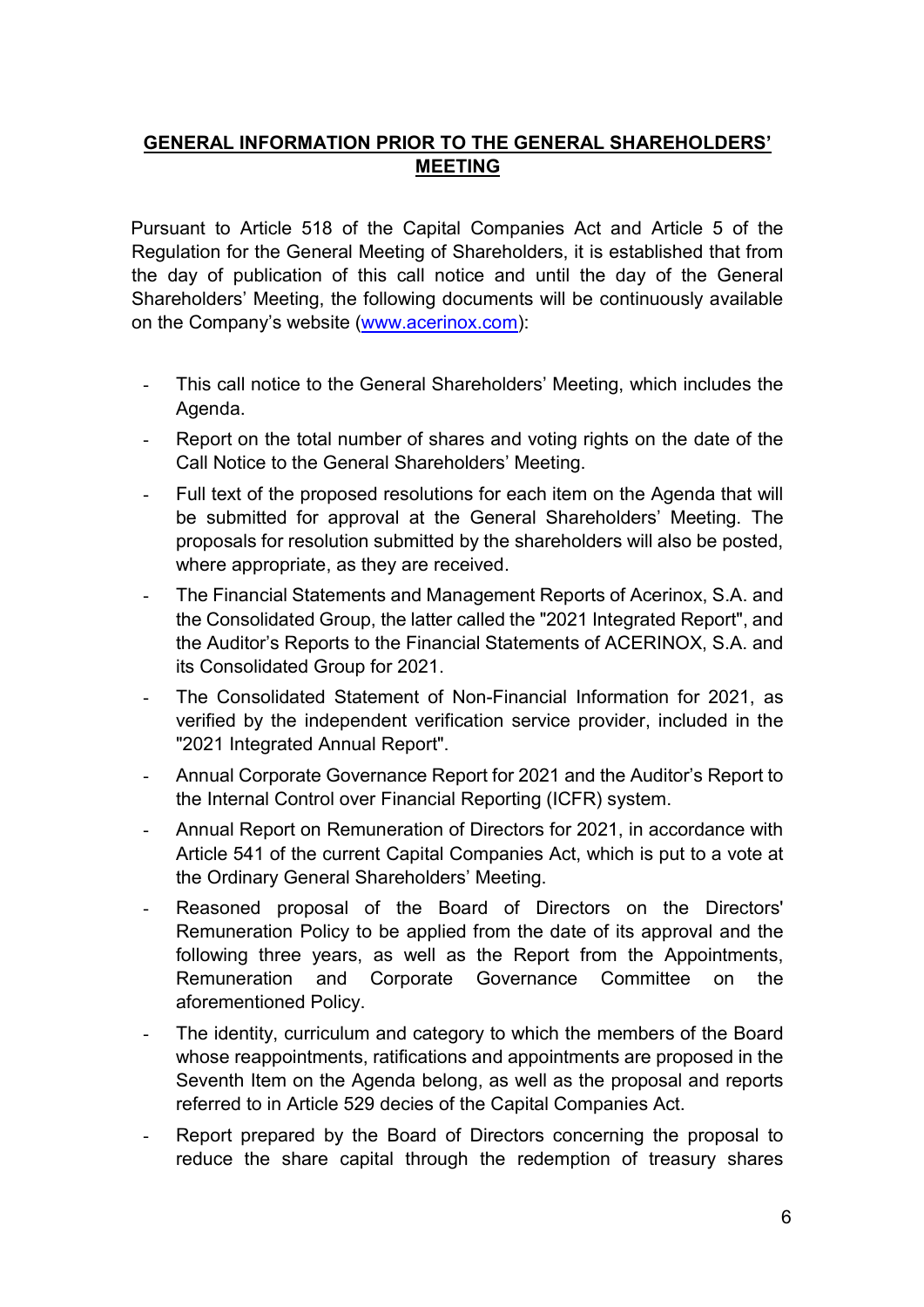resulting from the share buyback programme approved by the Board of Directors in its meeting held on 16 December 2021, which is included in the Ninth Item on the Agenda of the General Shareholders' Meeting.

- Report from the Board of Directors on the authorisation for the acquisition of treasury shares, authorisation to the Board for the acquisition of shares of Acerinox, S.A. for the payment of the First Multiannual Remuneration Plan or Long Term Incentive Plan (LTI) for Directors of the Acerinox Group, and authorisation to the Board to acquire shares of Acerinox, S.A. for the payment of the Third Cycle of the Second Multiannual Remuneration Plan or Long Term Incentive Plan (LTI) established for the Executive Directors and the remaining members of the Group's Senior Management.
- Report of the Board of Directors on the proposal to amend the Articles of Association.
- Report of the Board of Directors on the proposal to amend the Regulation for the General Meeting of Shareholders.
- Report of the Board of Directors in accordance with the provisions of Article 528 of the Capital Companies Act on the amendment of the Board of Directors Regulation.
- Annual Audit Committee Report corresponding to 2021, on the independence of the Financial Statements auditor, pursuant to Article 529 quaterdecies 4.f) of the Capital Companies Act.
- Audit Committee Annual Report on Related Party Transactions.
- Annual Report on the functioning of the Executive Committee during 2021.
- Annual Report on the functioning of the Audit Committee during 2021.
- Annual Report on the functioning of the Appointments, Remuneration and Corporate Governance Committee during 2021.
- Annual Report on the functioning of the Sustainability Committee during 2021.
- The forms that must be used for proxy and distance voting and the rules that apply thereto.
- Rules for assistance by telematic means.
- Operating rules for the Shareholders' Electronic Forum.

Additionally, pursuant to Articles 272, 287, 318 and 529 novodecies of the Capital Companies Act, all shareholders have the right to review at the registered office (calle Santiago de Compostela nº 100 de Madrid, Postal Code-28035) and request free shipping or delivery of all the aforementioned documents and reports, through the Shareholder Information Office on (+34) 91 3985226, (+34) 91 3985221 and (+34) 91 3985285, in writing to the registered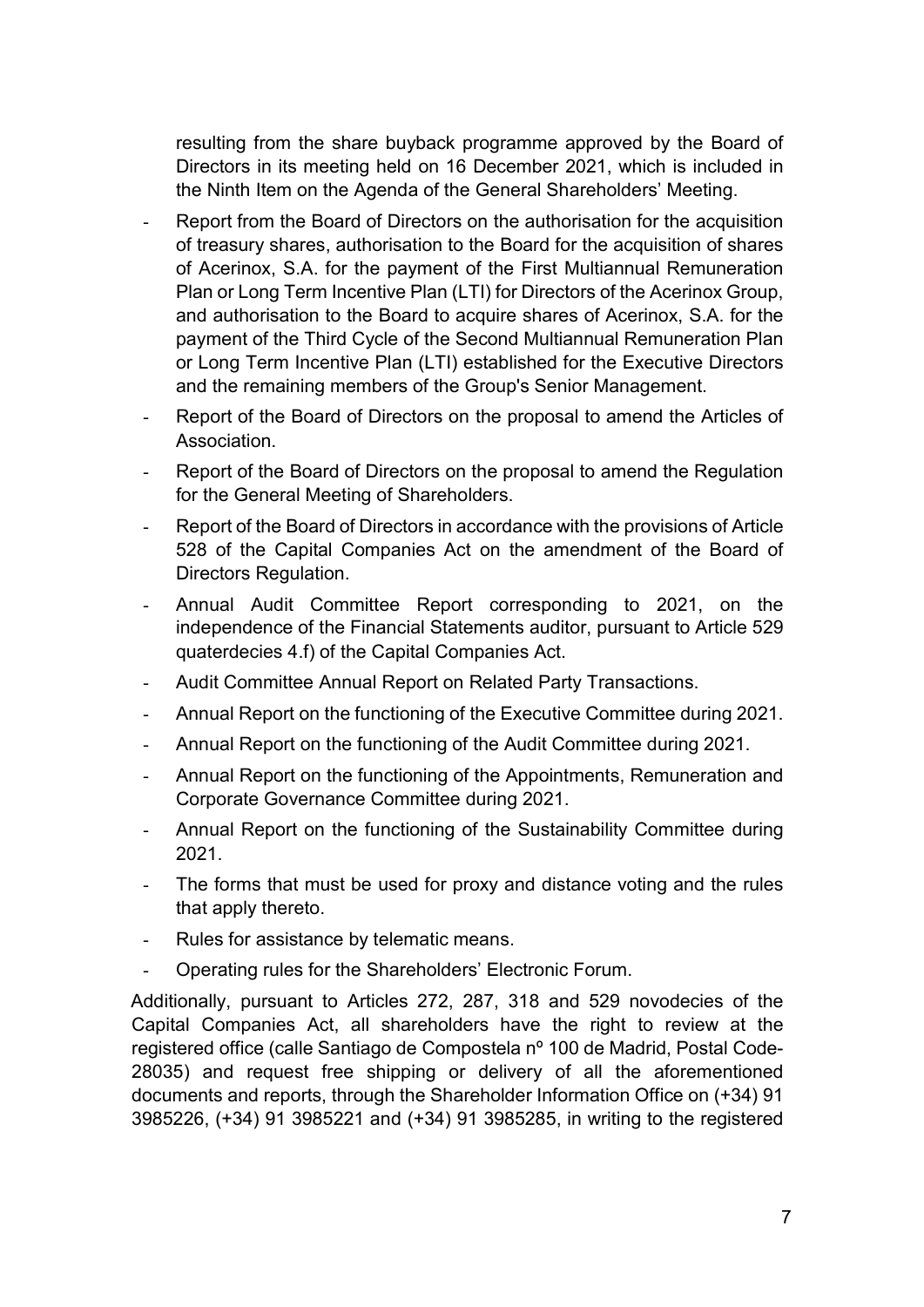office (calle Santiago de Compostela no. 100, 28035, Madrid), or via the following email address: accionistas@acerinox.com.

### RIGHT TO REQUEST INFORMATION

In accordance with Article 5 bis of the Regulation for the General Meeting of Shareholders and Article 197 and 520 of the Capital Companies Act, shareholders may request from the Directors any further information or clarifications they deem necessary regarding the Items on the Agenda, or send their questions in writing until the fifth day prior to the date of the General Shareholders' Meeting. Shareholders may also request in writing and within the same period any explanation they feel is necessary from the Directors on the information available to the public that the Company provided to the Spanish National Securities Market Commission from the date of the previous General Shareholders' Meeting and regarding the Auditor's Report. This is without prejudice to the shareholders' right to information on these matters during the General Shareholders' Meeting, either verbally in the case of those who attend the meeting in person or in writing in the case of those attending by telematic means, in accordance with the terms set forth in this notice.

These requests for information, clarifications or questions can be made by addressing the corresponding communication to the registered office (Calle Santiago de Compostela nº 100, Postal Code 28035-Madrid),addressed to the Shareholder Information Office, with the shareholder accrediting their identity by means of a copy of their National Identity Card or passport (and, in the case of a legal entity, sufficient supporting documentation accrediting their representation), and their status as a shareholder, indicating the number of shares and the depository entity.

Valid requests for information, clarifications or questions made in writing and written replies provided by Directors will be included on the Company's website.

### RIGHT OF ATTENDANCE, PARTICIPATION AND VOTING

Shareholders who are the owners of three hundred or more shares have the right to attend the General Shareholders' Meeting in accordance with Article 14 of the Articles of Association and Article 6 of the Regulation for the General Meeting of Shareholders, provided that they are registered in their name in the corresponding account register at least five days prior to the date set for the General Shareholders' Meeting, and justified with the appropriate attendance card or certificate issued by the depository entity or any other of the ways permitted under current legislation. Shareholders who possess less than this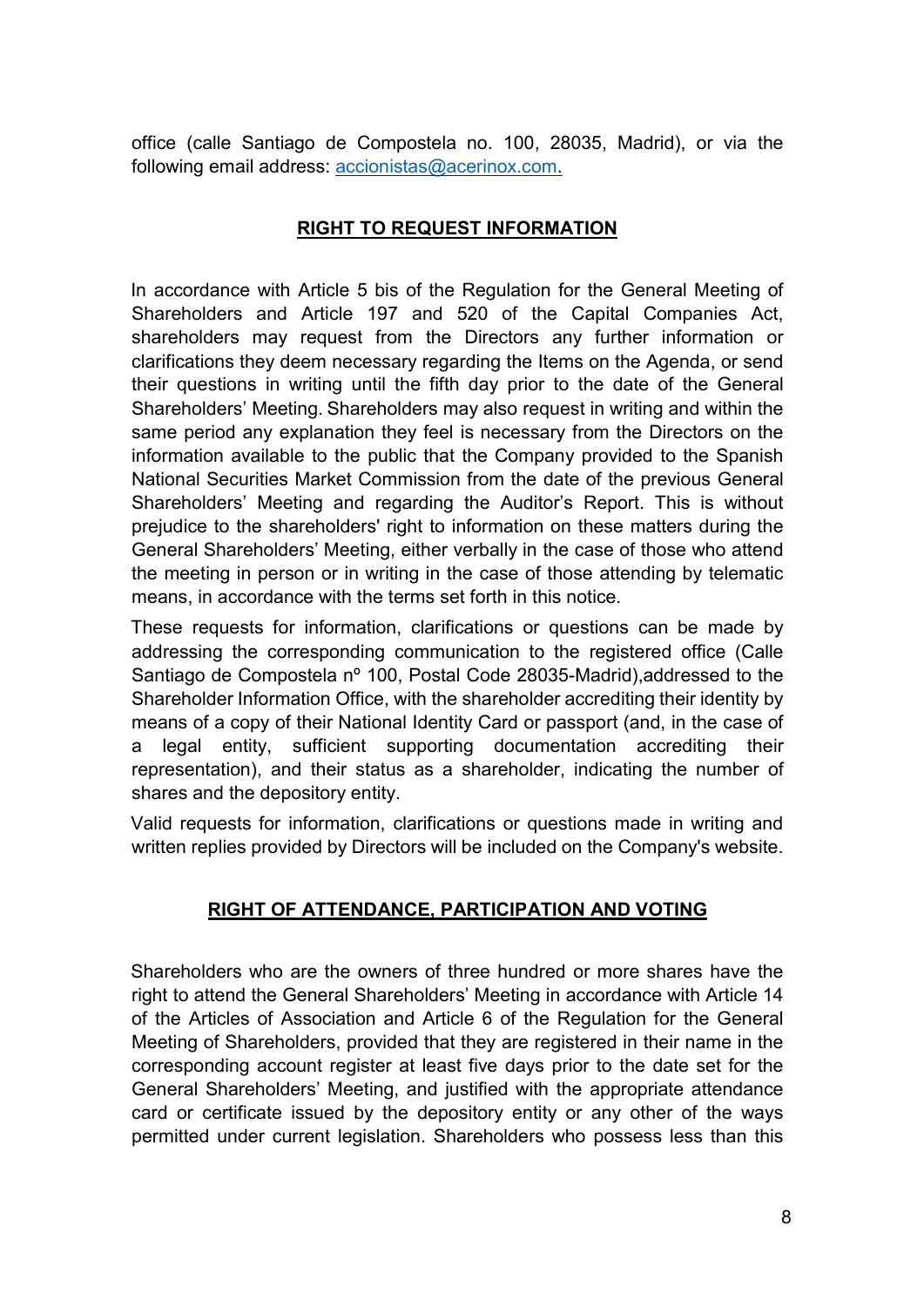number of shares may group together to reach this threshold, naming a representative from among themselves. Each share carries the right to one vote

Attendance cards will be issued by the entities where the shares are deposited, participating in Sociedad de Gestión de los Sistemas de Registro, Compensación y Liquidación de Valores, S.A.U. (IBERCLEAR).

### Physical presence of shareholders and representatives at the General Shareholders' Meeting venue:

At the venue and on the date indicated in the call notice of the General Shareholders' Meeting and from two hours prior to the time announced for the commencement of the meeting, shareholders may present to the personnel in charge of the shareholders' register the documents accrediting their right to attend and, if applicable, of its representation. For this purpose, attendees may be asked to present, together with the attendance card or certificate issued by the depository entity or, in the case of representatives a copy of the document granting them representation, proof of their identity by presenting their National Identity Document, Foreign Identification Number Card or passport.

Likewise, in the event that the shareholder is a legal entity, the natural person representing the shareholder must also provide proof of sufficient representation powers.

### RIGHT OF REPRESENTATION

All shareholders who have attendance rights to the General Shareholders' Meeting may be represented at said Meeting by another individual, who does not have to be a shareholder.

The appointment of the representative by the shareholder and the notification of the appointment to the Company may be made in writing or by telematic means.

The documents attesting to the representation will include the identification of the individual attending the General Shareholders' Meeting physically or via telematic means in the place of the shareholder, who must properly identify themselves according to the instructions. If completed in favour of the Board of Directors, or if nothing is specified in this regard, it shall be understood that the representation has been granted to either the Chairman of the Board of Directors, the Chief Executive Officer or the Secretary of the Board of Directors. Should the designated representative find him or herself with a conflict of interest when voting on the proposals submitted to the General Shareholders' Meeting on or off the agenda, and for which the person represented did not leave clear instructions, this representation shall be understood to be transferred to either of the other two persons mentioned who are not affected by this circumstance.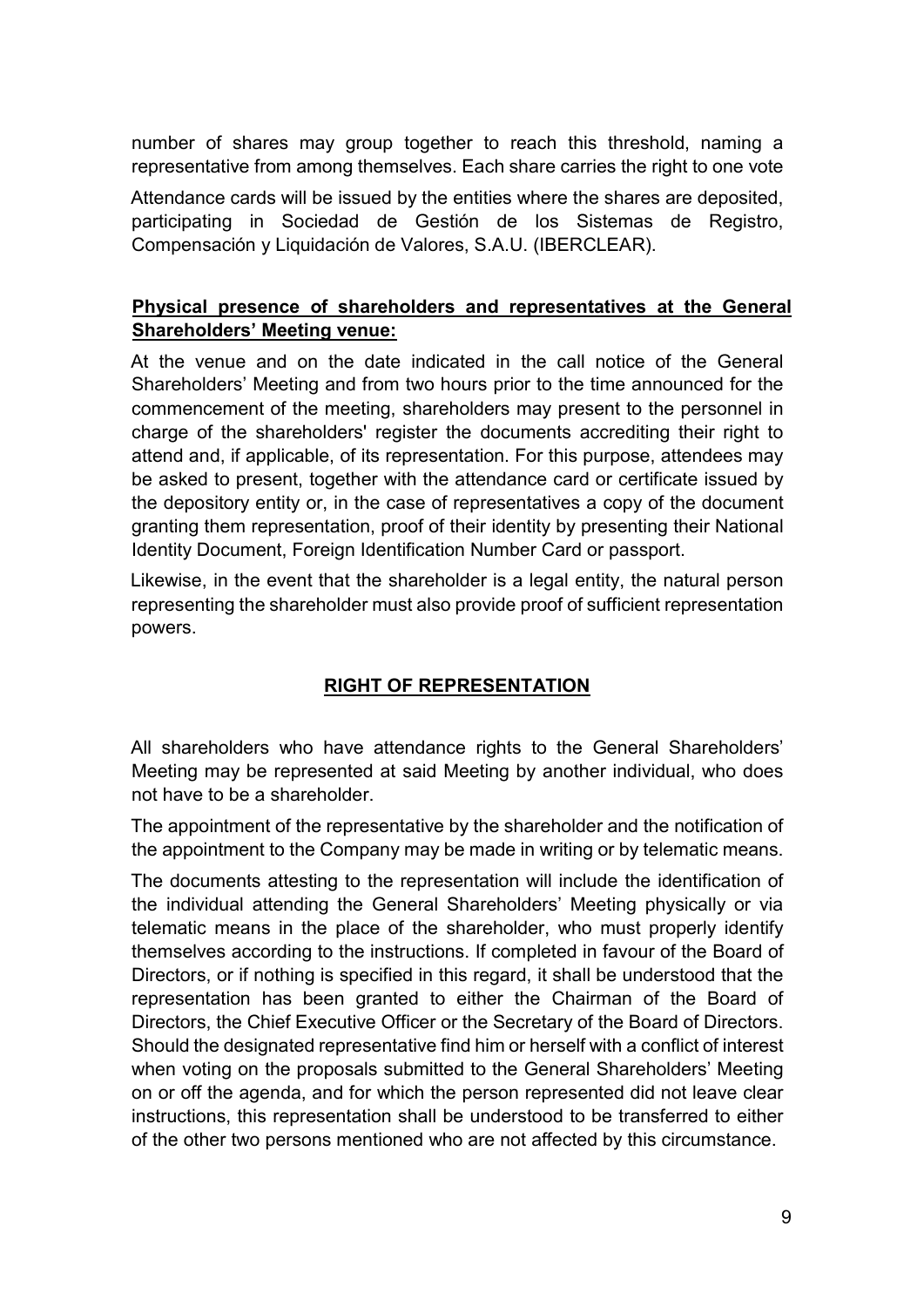It is reported that the following are in a situation of conflict of interest: (i) all the members of the Board of Directors in relation to items 4, 11 and 12 of the Agenda; (ii) regarding items 7.1, 7.2 and 7.3 of the Agenda, only the persons whose reappointment, ratification and/or appointment is proposed; (iii) regarding item 10 of the Agenda, the Directors affected by the Remuneration Plan; and (iv) in the cases set out in sections b) and c) of Article 526.1 of the Capital Companies Act that may arise outside the Agenda pursuant to Law, the Director affected, if applicable.

The documents with the representations for the General Shareholders' Meeting shall reflect the instructions with regard to the way to vote, with the proviso that, where nothing is mentioned, the representative will give precise instructions to vote in favour of the proposed resolutions of Board of Directors in relation to the aspects included in the Agenda. Unless told otherwise by the shareholder, the representative will vote on the issues that do not feature on the Agenda and, being yet unknown at the time of delegation, they may be subjected to voting in the General Shareholders' Meeting, in this case the representative will issue a vote in the manner that he or she considers most favourable for the interests of the Company and the person represented.

### REPRESENTATION AND DISTANCING VOTING PRIOR TO THE MEETING

Based on the Articles of Association and Regulation of the General Shareholders' Meeting, the Board of Directors has agreed to authorise the exercise of the right of representation and distance voting provided that they comply with (i) the procedural guarantees established in this section for each of the actions, (ii) guarantees with regard to the period of reception, identification and accreditation of their status as shareholders given in the following section (common rules for the exercise of the right of representation and vote through remote communication) of this call and (iii) any other requirements demanded by law.

Shareholders can cast their vote or delegate their vote prior to the General Shareholders' Meeting, according to the following rules:

#### 1.- Voting or delegation by proxy prior to the General Shareholders' Meeting through Postal correspondence:

Shareholders who wish to cast their vote or delegate it through postal correspondence prior to the General Shareholders' Meeting may do so:

- 1.1. Using the card issued by the depository entity.
- 1.2. Using the card issued by Acerinox.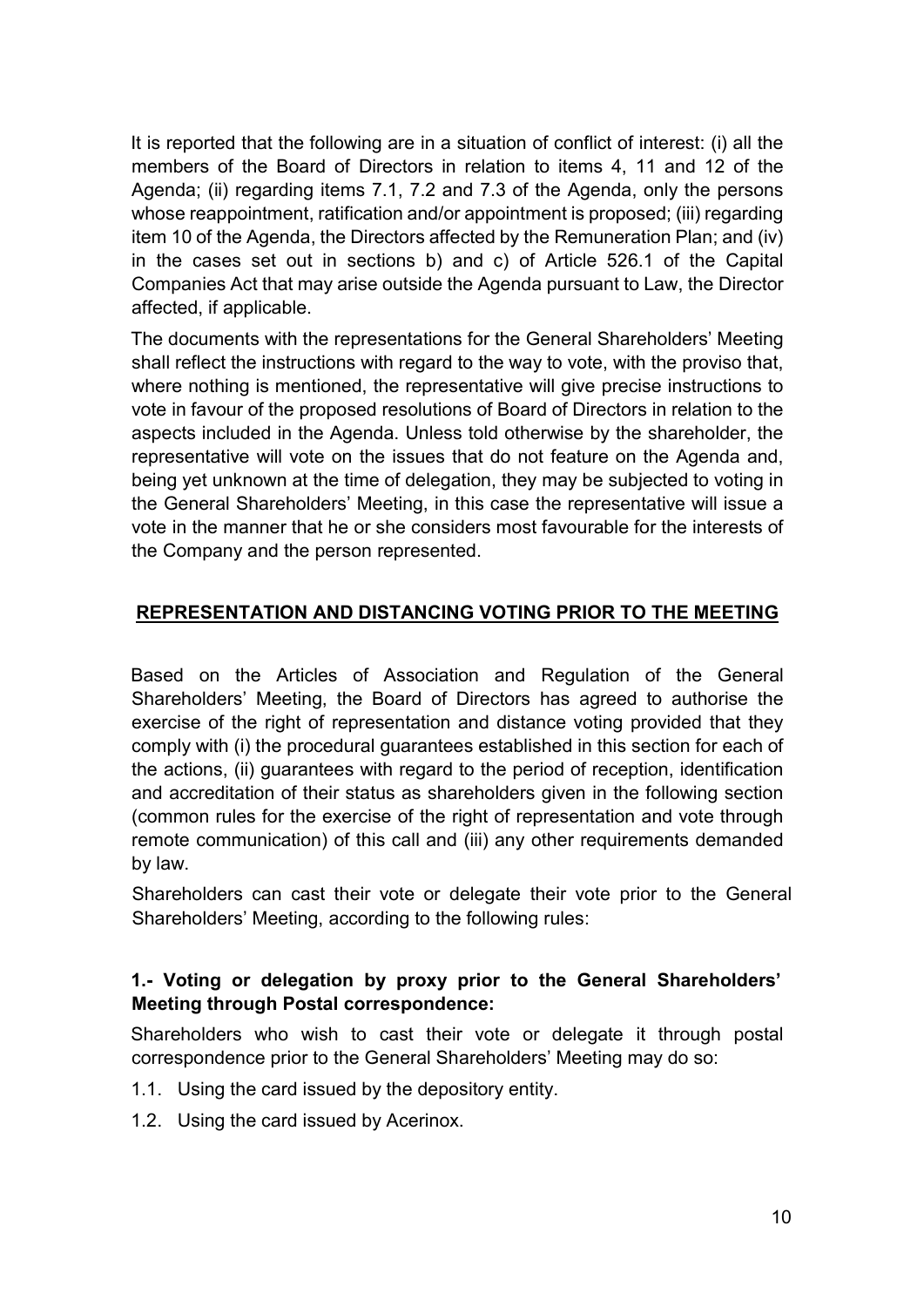1.1. Using the card issued by the depository entity.

Shareholders must complete the sections regarding proxy or distance voting where relevant, on the card issued by the depositary entity and:

- a) if casting the vote prior to the General Shareholders' Meeting or if delegating in favour of the Board or one of its members, send it by post to the Acerinox, S.A. Shareholder's Office (Calle de Santiago de Compostela no. 100 Postal Code 28035 - Madrid), or
- b) if delegating to another person (that is not the Board of Directors or one of its members) send it to the designated representative.

#### 1.2. Using the card issued by Acerinox.

The shareholders may grant their representation or issue their distance vote by post, by signing the proxy or distance voting card prepared by the Company, which are both available on the Company's website: www.acerinox.com, together with the original nominative document justifying the ownership of the shares, issued by the Depository Entity thereof, and a photocopy of the shareholder's National Identity Card, Foreign Identification Number Card or passport.

- a) if casting the vote prior to the General Shareholders' Meeting or if delegating in favour of the Board or one of its members, send it by post to the Acerinox, S.A. Shareholder's Office (Calle de Santiago de Compostela no. 100 Postal Code 28035 - Madrid), or
- b) if delegating to another person (that is not the Board of Directors or one of its members) send it to the designated representative.

1.3. Rules applicable to delegation by postal correspondence.

The Company may require that the postal delegations are accompanied by a copy of the representative's National Identity Card, Foreign Identification Number Card or passport.

In the event of representation being granted or understood to have been granted in favour of the members of the Board of Directors, it shall be accepted by the representative from the moment the delegation is received by the Company.

In cases where representation is delegated to a person other than one of the members of the Board of Directors, the shareholder must sent a copy of the card to their representative and the granting of powers must be communicated to the Company. The representative to whom the vote is delegated by postal correspondence may only exercise the right by attending the General Shareholders' Meeting in person, either by telematic means in the terms set forth in the "Telematic attendance at the General Shareholders Meeting" section of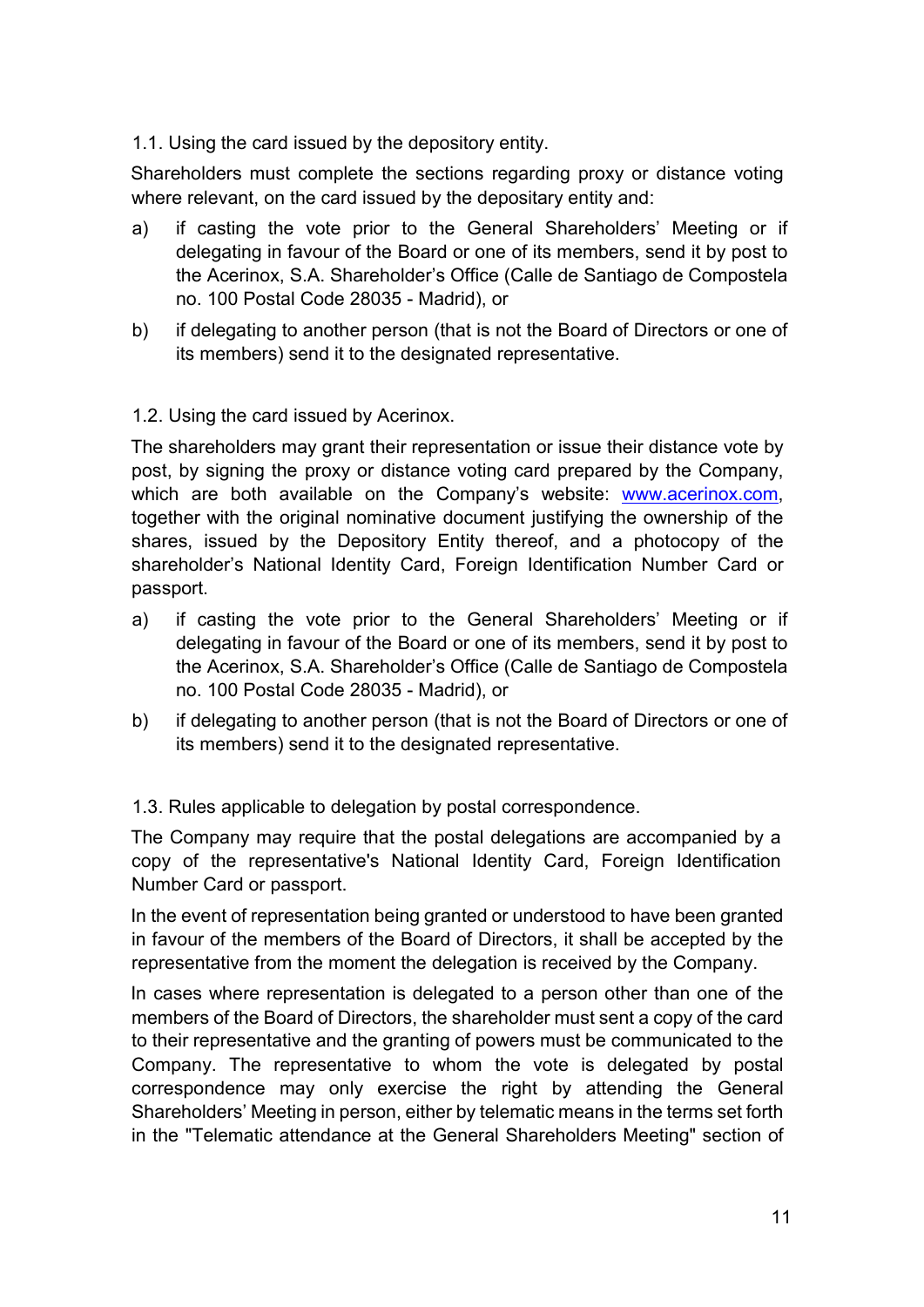this notice, or by physically attending the venue where the General Shareholders' Meeting is held.

1.4. Common rules applicable to voting or delegation by proxy prior to the General Shareholders' Meeting through postal correspondence:

In the case of shareholders being legal entities, the Company may require that it receives a photocopy of the powers granted that authorise the natural person to sign the proxy or voting card on behalf of the legal entity before 23:59 hours on 14 June 2022.

The shareholder may obtain the proxy or voting card from the Company by downloading and printing it from the website "www.acerinox.com" or requesting it from the Shareholder Information Office (+34 91 3985226, +34 91 3985285 and +34 91 3985221) for free.

### 2.- Distance voting or delegation by proxy prior to the General Shareholders' Meeting by telematic means:

Shareholders wishing to exercise their proxy or voting rights at the General Shareholders' Meeting by distance voting must access the following link on the Company's website (www.acerinox.com): "Junta de Accionistas 2022 / Delegación, Voto a Distancia y Asistencia Telemática", and must follow the instructions and complete the details required for each of the actions.

#### 2.1. Casting votes by telematic means:

Shareholders who wish to vote personally and telematically must access the Company's website (www.acerinox.com) within the period and in the way described in the following section 2.3 and must follow the instructions for exercising the distance voting right by telematic means that are specified in the computer programme.

#### 2.2. Granting of representation by telematic means:

Shareholders who wish to grant their representation by telematic means must access the Company's website (www.acerinox.com) within the period and in the way described in the following section 2.3 and must follow the instructions for exercising the right to grant representation by telematic means that are specified in the computer programme.

Any delegation made by telematic means must be accepted by the representative, and may not be used otherwise. For these purposes, the representative shall be deemed to accept the delegation: (i) by attending the General Shareholders' Meeting by telematic means, in accordance with the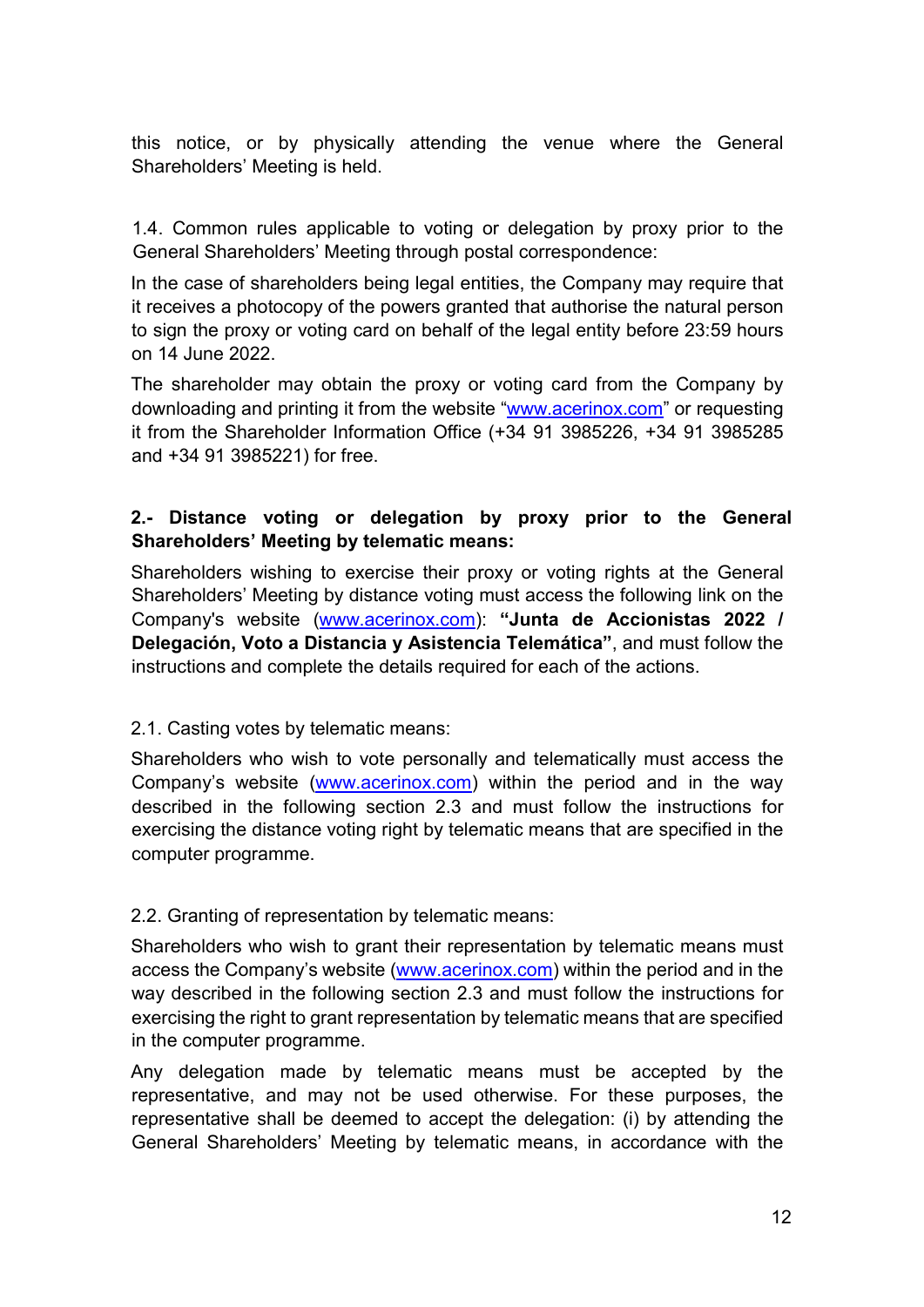terms set out in the "Telematic attendance at the General Shareholders' Meeting" section of this call notice; or (ii) by physically attending the venue and on the day of the General Shareholders' Meeting.

In the event of representation being granted or understood to have been granted in favour of the members of the Board of Directors, it shall be accepted by the representative from the moment the delegation is received by the Company.

The representative to whom the vote is delegated by telematic means may only exercise it by attending the General Shareholders' Meeting personally, either by telematic means or by physically attending the meeting in person.

2.3. Identification and accreditation of the shareholder who wishes to use telematic means to vote or delegate their vote prior to the General Shareholders' Meeting.

Shareholders who wish to delegate or cast their vote by telematic means prior to the General Shareholders' Meeting must prove their identity before 23:59 hours on 14 June 2022, using the computer programme on the web page for this purpose by: (i) the Electronic National Identity Card or (ii) a valid and in force recognised electronic certificate, which has not been revoked, pursuant to the applicable legislation, and issued by the Spanish Public Certification Authority (CERES) under the Spanish National Mint.

The Company reserves the right to request shareholders to provide additional means of identification that it considers necessary to prove that they are shareholders and to ensure the authenticity of their vote or delegation.

#### 2.4. Suspension of the telematic systems / Connection failures

The Company reserves the right to modify, suspend, cancel or restrict the telematic delegation and voting mechanisms when technical or security concerns are raised. In the event of this occurring, it will be announced on the Company's web page. This will not affect any votes or delegations already made, or the shareholders' attendance and representation rights.

The Company will not be liable for any losses incurred by shareholders due to faults, overloads, line breaks, connection failures or any other problem of a similar nature beyond the Company's control, which prevents the use of voting mechanisms or telematic delegation. These circumstances shall therefore not constitute an illegitimate denial of shareholder rights.

#### 3.- Common rules for the exercise of the right of representation and distance voting by means of distance voting prior to the General Shareholders' Meeting.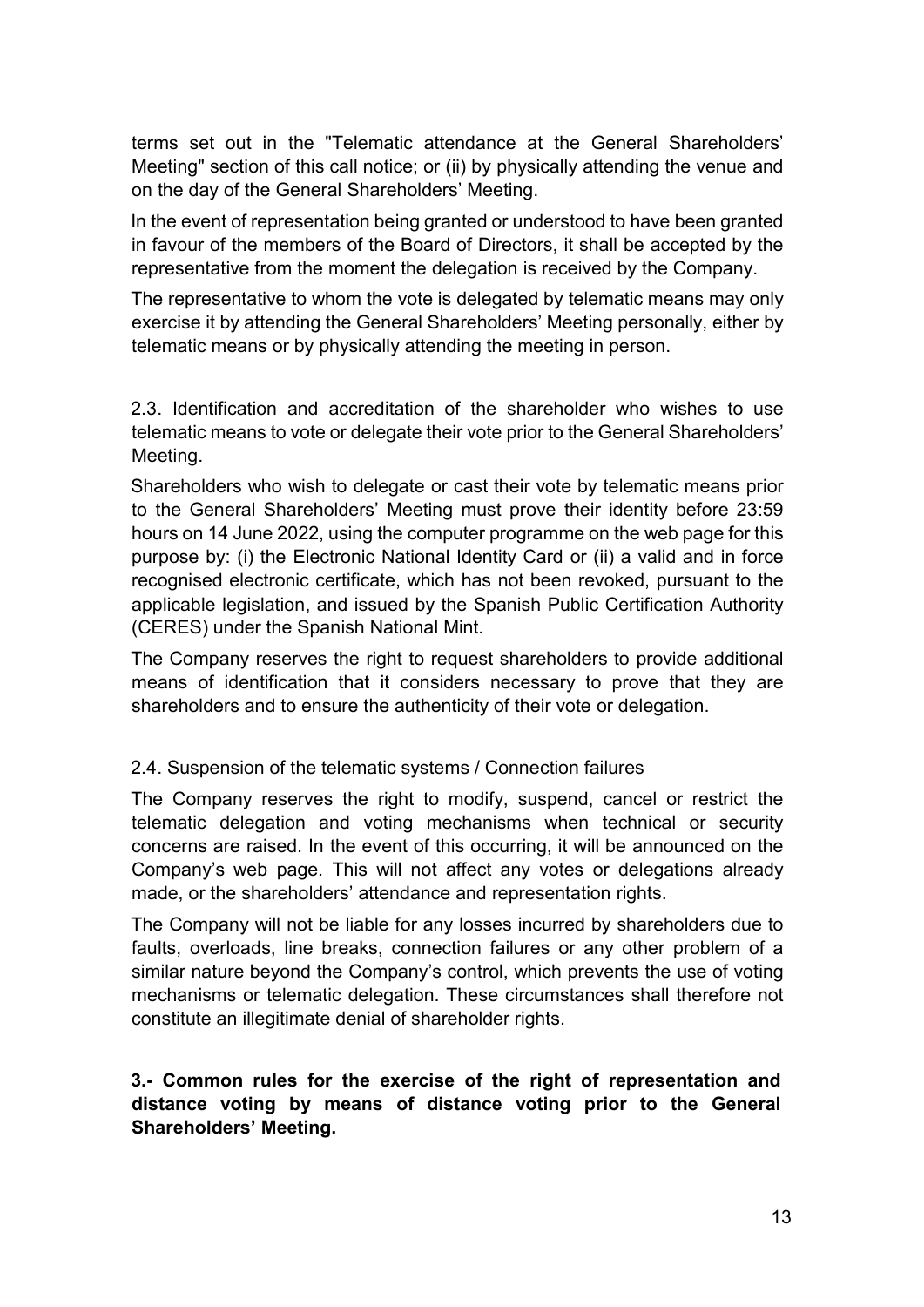To be approved, delegations conferred and votes cast prior to the General Shareholders' Meeting by means of remote communication (by post or telematically) must be received by the Company at its head office or on its web page before 23:59 hours on 14 June 2022.

After the aforementioned deadline, only delegations granted by means of the card of the depositary entities or of the cards prepared by Acerinox duly completed and presented by the representative to the personnel in charge of the shareholders' registry within the two hours prior to the time scheduled for the beginning of the Meeting, at the venue and on the day of the General Shareholders' Meeting, shall be admitted.

The delegation or vote will only be considered valid if the condition of shareholder is confirmed, checking that the ownership and the number of shares provided by each of the persons who issue their representation or vote by remote communication coincides with the data provided by Iberclear.

Priority rules between delegation and votes by remote communication prior to the General Shareholders' Meeting and assistance thereto

The physical or telematic attendance of a shareholder to the General Shareholders' Meeting who had previously delegated representation or voted by remote communication, using any channel, will render this delegation or vote null.

If the shareholder has performed several delegations or votes (telematic or by post) the prevailing action (delegation or vote) shall be the most recent. If there is no certainty about the time when a shareholder delegated or voted, the vote (regardless of the means used for its communication) shall prevail over the delegation. If the shareholder has voted several times in different ways, telematically or by post, the latest of these shall be considered valid.

Shareholders casting a distance vote are to be considered as present in convening the Meeting.

### TELEMATIC ATTENDANCE AT THE GENERAL SHAREHOLDERS' MEETING

On the basis of the Articles of Association and the Regulation of the General Shareholder's Meeting, the Board of Directors has enabled shareholders who have the right to attend and their representatives to attend the General Shareholders' Meeting by telematic means under the terms set out in this section.

In order to ensure the identity of the attendees, the proper exercise of their rights, the real-time interactivity and the proper development of the meeting,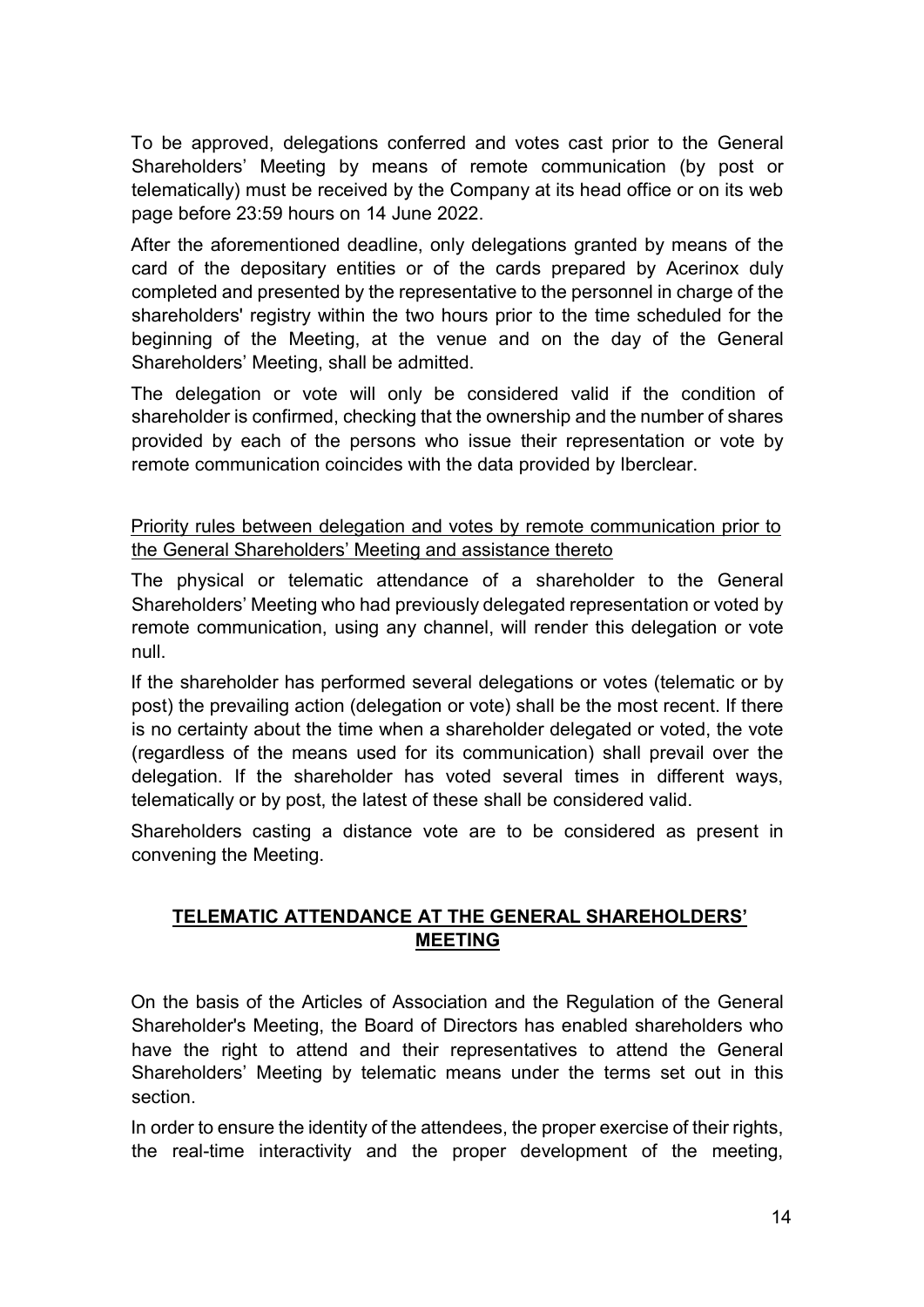shareholders, or their representatives, who wish to use the telematic attendance mechanisms must access the Telematic Attendance platform enabled for this purpose on the Company's website (www.acerinox.com) as provided for in this section.

Once the shareholder, or their representative, has accessed the Telematic Attendance platform, they will be able to attend and vote at the General Shareholders' Meeting through real-time remote communication.

#### 1 Prior registration:

In order to allow for the proper management of telematic attendance systems, shareholders who wish to attend the General Shareholders' Meeting telematically and vote by distance voting, must register beforehand via the Telematic Attendance registration platform enabled on the website (www.acerinox.com) and prove their identity between the time of publication of this call notice and 23:59 hours on 14 June 2022, by one of the following means: (i) the Electronic National Identity Card or (ii) a valid and in force recognised electronic certificate, which has not been revoked, pursuant to the applicable legislation, and issued by the Spanish Public Certification Authority (CERES) under the Spanish National Mint. Registration of attendees will not be permitted after that period.

Furthermore, if the person who attends telematically is a representative of the shareholder, in order to carry out their registration beforehand, the shareholder who has conferred the delegation in their favour must communicate this delegation to the representative and they must have sent a copy of the delegation conferred to the Shareholder Information Office of Acerinox, S.A. (calle de Santiago de Compostela nº 100, 28035 Madrid), or by email accionistas@acerinox.com together with a copy of the representative's National Identity Card, Foreign Identification Number Card or passport, before 23:59 hours on 14 June 2022 in order to be able to accredit the representation granted.

Once the shareholder or, where applicable, their representative, has registered in accordance with the instructions indicated above in section 1, they may attend the Meeting by telematic means by connecting accordingly on the day scheduled for the meeting in accordance with the following section.

### 2 Connection and attendance:

The shareholder or representative who has previously registered to attend the Ordinary General Shareholders' Meeting telematically pursuant to the aforementioned section, must connect through the Telematic Attendance platform enabled for this purpose on the website (www.acerinox.com), between 10:00 hours and 11:45 hours on the day of holding the General Shareholders' Meeting and be re-identified by one of the following means: (i) the Electronic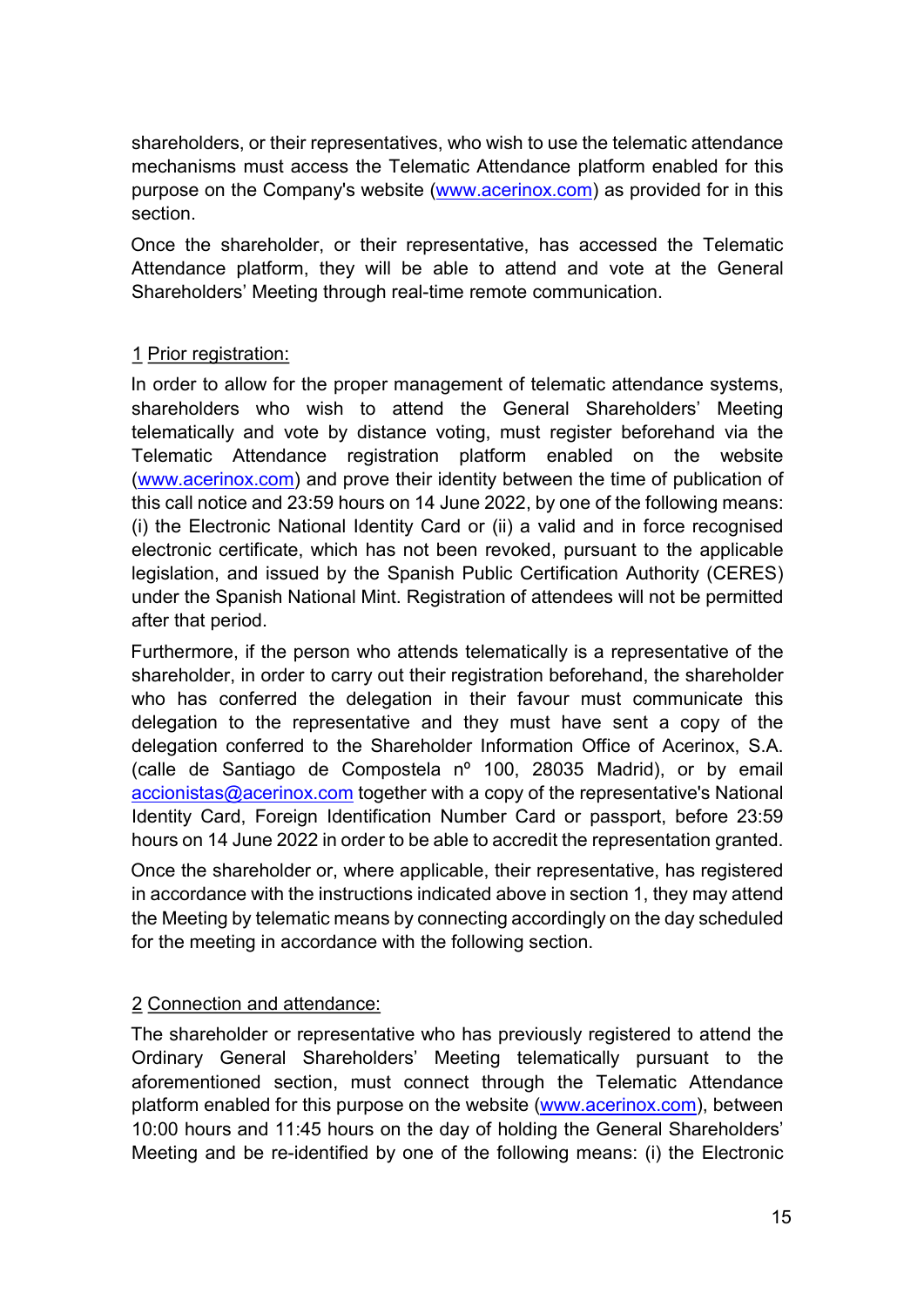National Identity Card or (ii) a valid and in force recognised electronic certificate, which has not been revoked, pursuant to the applicable legislation, and issued by the Spanish Public Certification Authority (CERES) under the Spanish National Mint.

The Company reserves the right to request shareholders, or their representatives, to provide additional means of identification that it considers necessary to prove that they are shareholders and to ensure the authenticity of their vote or delegation.

Given that the General Shareholders' Meeting is expected to be held on second call, it is recommended that shareholders access the Telematic Attendance platform set up for this purpose on the website (www.acerinox.com) on 16 June 2022. Only attendees who have connected between 10:00 hours and 11:45 hours on the day of the Meeting may speak and/or vote at the General Meeting.

### 3 Abandonment of the meeting:

Those attending by telematic means who wish to notify the Notary of their express abandonment of the General Shareholders' Meeting, must do so through the Telematic Attendance platform enabled for this purpose on the web page (www.acerinox.com). Once the Notary has been informed of their express willingness to leave the meeting, all subsequent actions will be not performed.

#### 4 Intervention:

Shareholders, or their representatives, who, in the exercise of their rights, intend to intervene telematically at the General Shareholders' Meeting and, where appropriate, request information or clarification regarding the items on the agenda, request clarification on the information accessible to the public that the Company has provided to the Spanish National Securities Market Commission since the last General Shareholders' Meeting or regarding the Auditor's Report or make any proposals permitted by Law, must make their request in writing and send their intervention, question or proposal through the link enabled for this purpose on the Telematic Attendance platform from their connection on the day of the General Shareholders' Meeting and until the deadline for connecting on the day of the Meeting pursuant to the aforementioned section 2 (i.e. until 11:45 hours on the day of the General Shareholders' Meeting).

Those attending by telematic means who wish their intervention to be recorded literally in the minutes of the General Shareholders' Meeting shall indicate it clearly and expressly in the text thereof.

Without prejudice to the fact that the attendees of the General Shareholders' Meeting will be informed of the interventions received, requests for information or clarification from those attending by telematic means will be answered verbally during the General Shareholders' Meeting or in writing within seven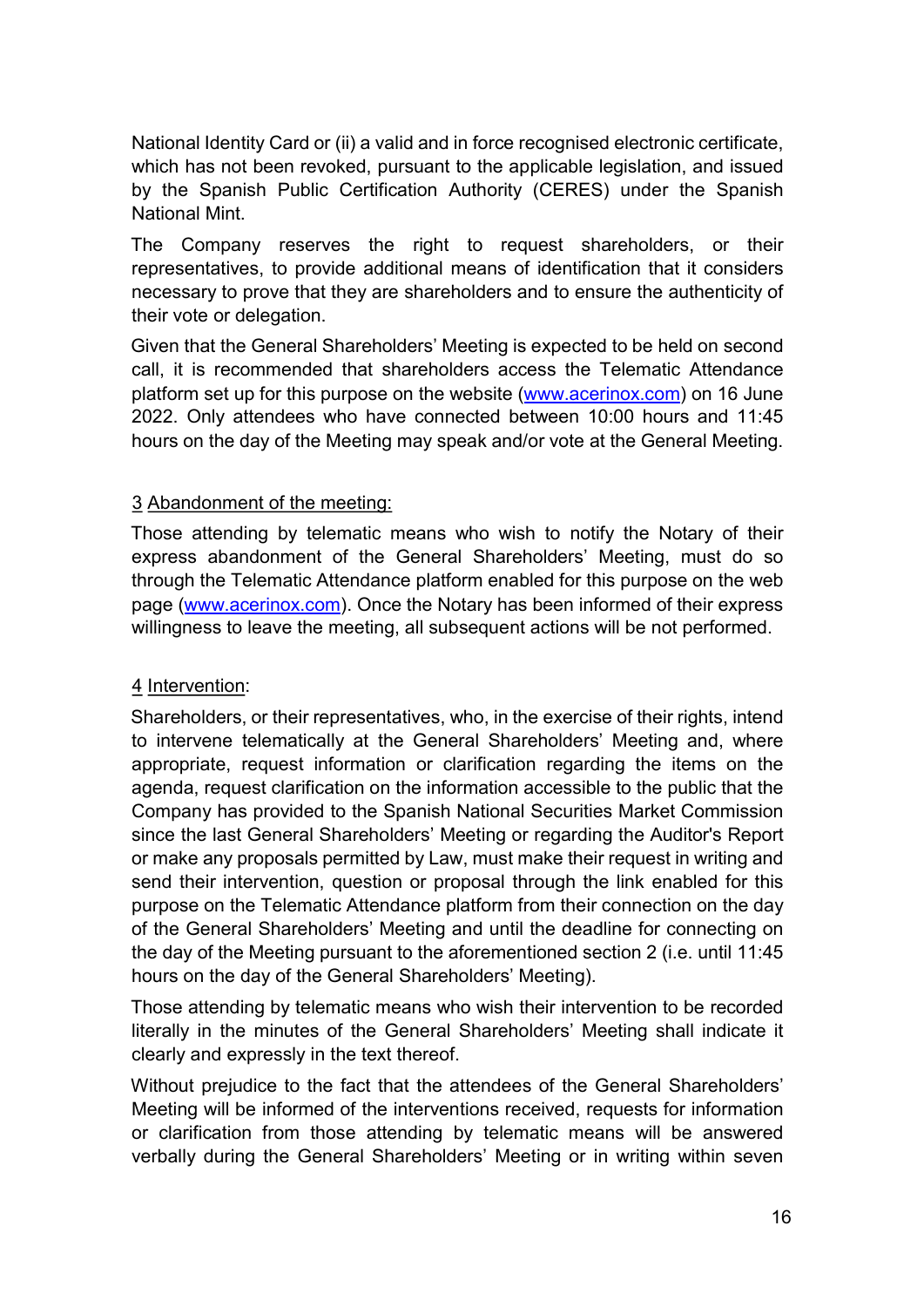days of the General Shareholders' Meeting, pursuant to the Capital Companies Act.

### 5 Voting:

Voting by telematic means on the proposals relating to Items on the Agenda may be carried out from the moment the Chairman declares the General Shareholders' Meeting to be validly constituted, provided that the person attending has registered and subsequently connected, in accordance with the procedure in sections 1 and 2 above.

Regarding the proposals for agreements on matters not included in the Agenda that have been submitted in the legally admissible cases, those attending by telematic means who have registered and connected beforehand may cast their votes from the moment the Secretary of the General Shareholders' Meeting reads these proposals and the corresponding link is enabled on the Telematic Assistance platform in order to proceed with the vote

In any case, the telematic voting process for all proposals submitted to the General Shareholders' Meeting will be completed when, following the reading of the summaries of the proposed agreements by the Secretary of the General Shareholders' Meeting, the Chairman declares that the period for voting on the proposed agreements has ended.

#### 6 Other matters:

Legal entities and non-residents in Spain should consult the Shareholders Information Office (on telephones (+34) 91 91 3985226/ 5221/ 5285, or by email:  $accionistas@acerinox.com$ ) to adapt, with due guarantees, the mechanisms of attendance to the General Shareholders' Meeting through real-time remote communication. In cases of the concurrence of co-owners of a securities deposit, the attendee shall be considered to be the one who registers for telematic attendance first and, therefore, any subsequent access by the rest of the owners will be denied. In this connection and for the purposes of Article 126 of the Capital Companies Act, the co-owner who registers first (physically or telematically) is presumed to be appointed by the rest of the co-owners to exercise the shareholder rights.

The Company will not be liable for any losses incurred by shareholders, or their representatives, as a result of occasional unavailability of its website or faults, overloads, line breaks, connection failures or any other problem of a similar nature beyond the Company's control, without prejudice to the adoption of the measures that each situation requires, including, inter alia, the eventual temporary suspension or extension of the Meeting if this is necessary to guarantee the full exercise of the shareholders', or their representatives', rights.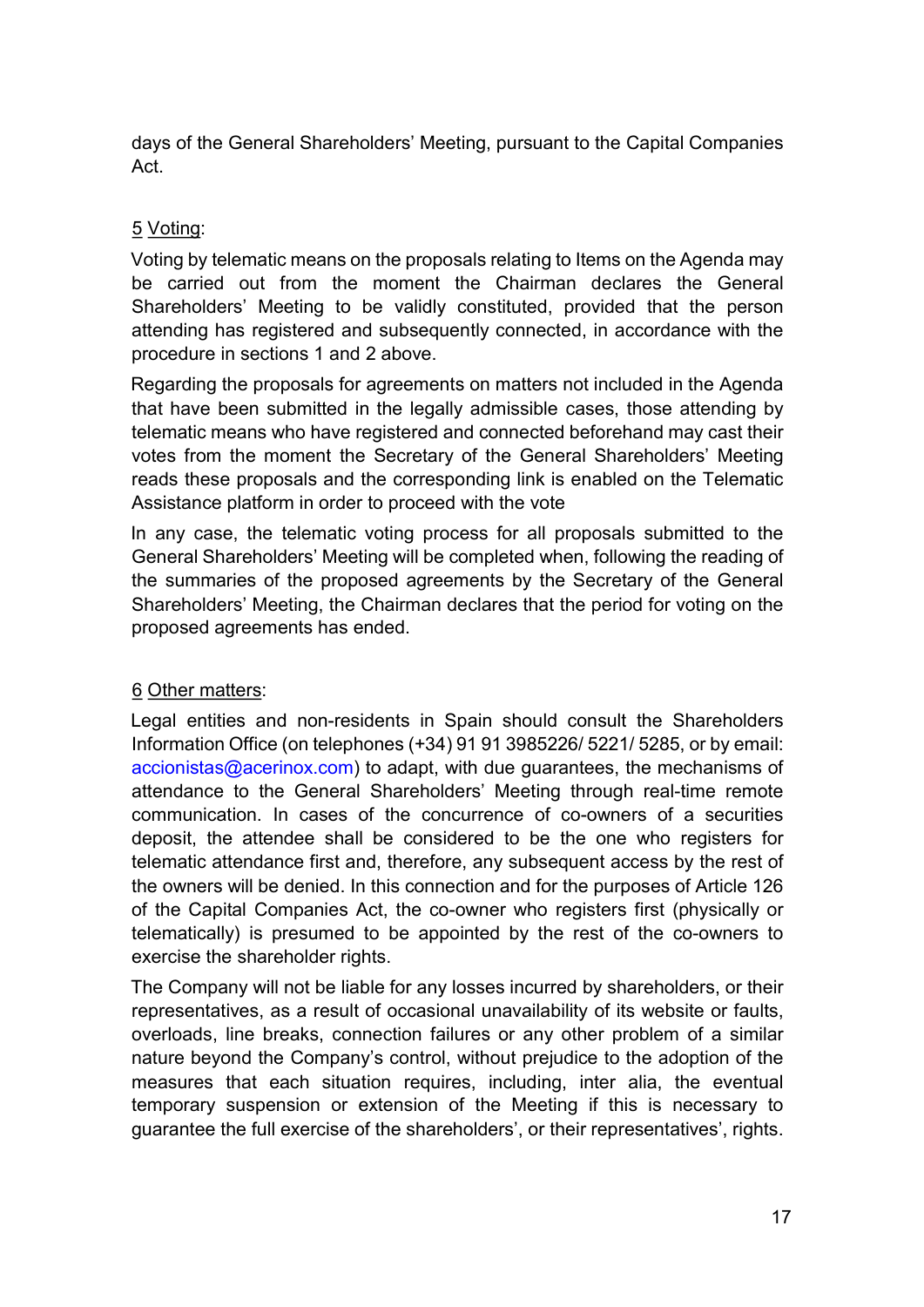### SHAREHOLDER ELECTRONIC FORUM

The Company's web page hosts a Shareholder Electronic Forum, which can be accessed with full guarantees by individual shareholders and voluntary associations created, in order to enable communications prior to the General Shareholders' Meeting. The Operating Rules, by which the shareholders must abide in the Shareholder Electronic Forum, will be available on the Company's web page, as approved by the Board of Directors, and will be mandatory for the shareholders.

## LIVE BROADCAST OF THE GENERAL SHAREHOLDERS' MEETING (STREAMING)

The General Shareholders' Meeting will be broadcast live (streaming) on the Company's website (www.acerinox.com), to which both shareholders and any other person wishing to attend, even if not a shareholder, will have access.

### PARTICIPATION BY A PUBLIC NOTARY IN THE GENERAL SHAREHOLDER'S MEETING

The Board of Directors has resolved to request the presence of a Public Notary to take the minutes of the General Shareholders' Meeting, in accordance with Article 203 of the Capital Companies Act and Article 13 of the Regulation of the General Shareholders' Meeting.

### DATA PROTECTION

Acerinox, S.A., with Tax Identification Number A-28250777 and registered address at Calle Santiago de Compostela, 100, 28035, Madrid, is the Data Controller of personal data that shareholders submit to the Company (on the occasion of the exercise or delegation of their information, attendance, representation and voting rights), or that are provided by banks and Companies or Securities Agencies in which these shareholders have deposited or housed their shares through the entity legally authorised to keep the registration of notes in IBERCLEAR account, as well as any personal data generated in connection with the attendance of shareholders at the General Shareholders' Meeting.

Personal data will be processed by the Company for the following purposes and bases of legitimacy: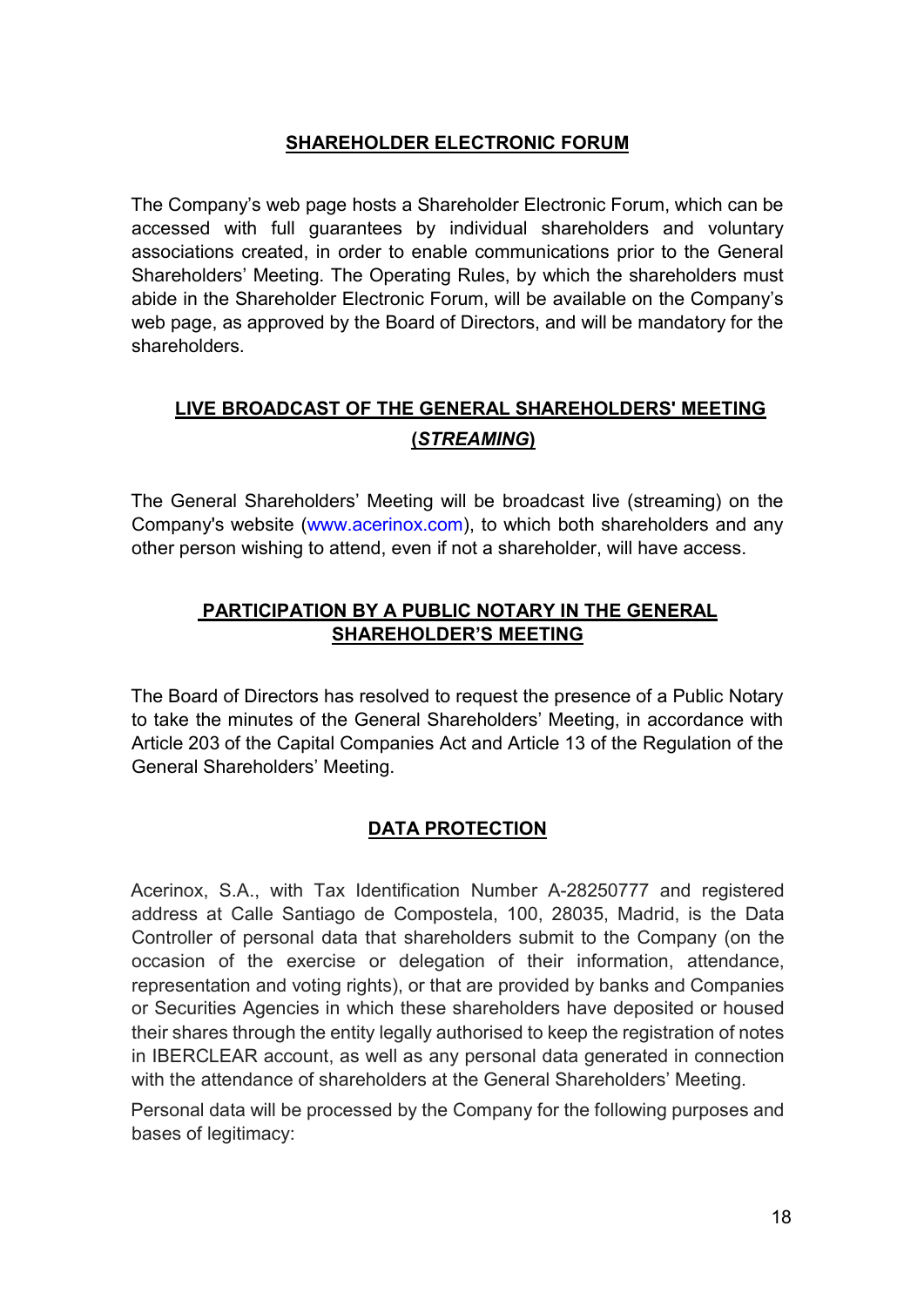- To manage the development, fulfilment and control of the existing shareholder relationship in relation to the convening and holding of the General Shareholders' Meeting. The legitimisation for the processing is the legal obligation established in Article 192 of the Capital Companies Act, which requires the creation of the list of attendees for the convening of the General Shareholders' Meeting. Likewise, the aforementioned regulations impose the management and attention of different rights associated with the status of Shareholder.
- Recording and broadcasting the General Shareholders' Meeting. The legitimisation for the processing of this data is the legitimate interest of the Company, driven by compliance with the recommendations of the Good Governance Code of Listed Companies of the Spanish National Securities Market Commission (CNMV).

The data obtained shall be kept for the duration of the shareholder relationship, and thereafter for the legally established period, in order to be able to take any legal or contractual action.

The personal data will be transferred to the Notary's Office in order to draw up the minutes of the General Shareholders' Meeting and will be processed by the technology or system service providers and the entities contracted for the management and development of the General Shareholders' Meeting. In any case, no international transfers will be made and the Shareholders' data will not be subject to automated decisions.

Similarly, shareholders are informed that they can exercise their rights of access, rectification and deletion of data and that they can restrict the processing or object to such processing, and where applicable, request the portability of their personal data, by writing an email to  $dpo@acerinox.com$  or a letter to the postal address calle Santiago de Compostela, 100, 28035, Madrid, providing a copy of their National Identity Card, Foreign Identification Number Card, or other valid identification document and indicating which right they wish to exercise. In case of the shareholder not being satisfied in the exercise of their rights, they can contact the Data Protection Officer via email at  $dpo@acerinox.com$  or file a complaint with the Spanish Data Protection Agency through the website www.aepd.es.

In the event that the attendance or proxy card includes personal data referring to natural persons other than the holder, and in the event that a third party attends the General Shareholders' Meeting as a representative of the shareholder, the shareholder must inform him/her of the points indicated in this call notice in relation to the processing of personal data and comply with any other requirements that may be applicable for the correct transfer of personal data to Acerinox, without the latter having to take any additional action with regard to the data subjects.